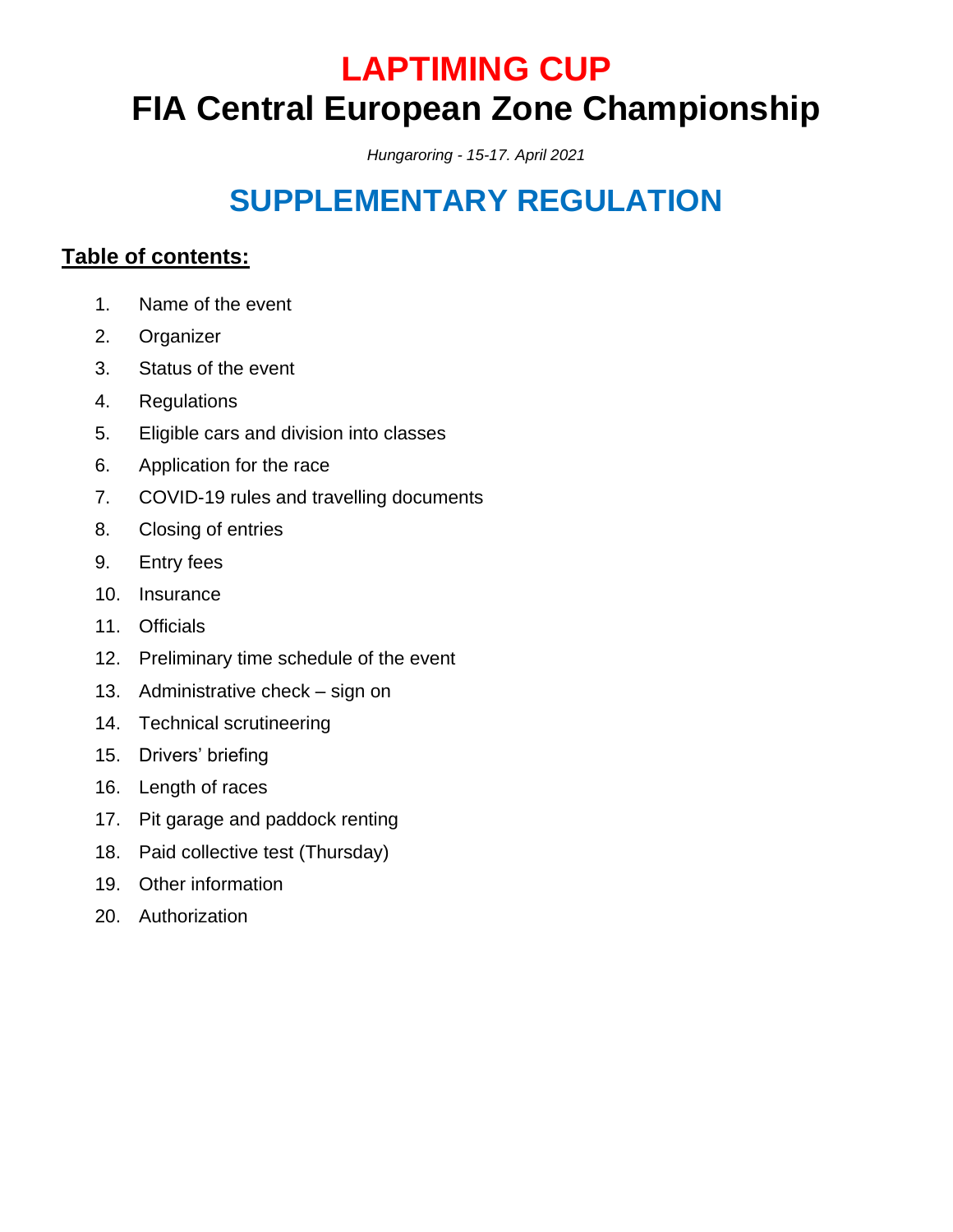| 1. NAME OF THE EVENT: LAPTIMING CUP<br>place:<br>date: | <b>HUNGARORING</b><br>15-17 <sup>th</sup> April 2021 |
|--------------------------------------------------------|------------------------------------------------------|
| 2 ADCANIZED.                                           | Eäniv Motoronort Ltd                                 |

*2. ORGANIZER:* Főnix Motorsport Ltd. postal address: H-2161 Csomád, Kossuth L. u. 79. Telephone: +36 30 828 5845 E-mail: [race@foenixmse.hu;](mailto:race@foenixmse.hu) foenix.motorsport@gmail.com

#### **ATTENTION!** Because of COVID-19 situation, there will be several changes and solutions in our racing weekend, so please read the supplementary regulation carefully!

| Race Control:          | Millennium Tower building 1 <sup>st</sup> floor                 |
|------------------------|-----------------------------------------------------------------|
| Race Office:           | Millennium Tower building 1 <sup>st</sup> floor                 |
| Stewards' office       | Millennium Tower building 2 <sup>nd</sup> floor                 |
| Official Notice Board: | Main Entrance from the Paddock of the Millennium Tower building |

# *3. STATUS OF THE EVENT:*

FIA CEZ Circuit and Endurance Championship Hungarian National Sprint and Endurance Championship (HC) ESET Cup Series Swift Cup Europe TCR Eastern Europe Czech Championship Slovakian Championship Slovenian Championship Austrian Championship Croatian Championship

# *4. REGULATIONS:*

The organizer reserves the right to inform all competitors/drivers about supplements to the regulations and/or publish special instructions to ensure the correct running of the event by means of official bulletins. These bulletins have the same effect and authority as the Supplementary Regulation.

The event is held under the following regulations to which all competitors and drivers are bound through the acceptance of their entry form:

- 1. FIA International Sporting Code and its appendices.
- 2. 2021 FIA CEZ Circuit Championship Regulation.
- 3. 2021 ESET Cup Regulation.

4. ASN Regulations.

5. 2021 Regulations of the participating series (Swift Cup Europe, TCR Eastern Europe)

6. The present regulation and possible official bulletins.

# *5. ELIGIBLE CARS AND DIVISION INTO CLASSES:*

1. 2021 FIA CEZ Circuit Championship

# *Division 2*

• Group E2-SS-1600 ccm, E2-2000 ccm, Formula Renault 2.0, Formula 3 and Formula 4 (Formula)

# *Division 4*

- Group D4-TC (E1FIA / E1Nat / E2SH up to 1600, 2000 and 3500, class TCR)
- Group D4-GT (class GT3, class GTC, class GT4 and E1 / E1Nat + 3500)
- Group D4-TWC (class TWC1 Renault Clio Cup IV, class TWC2 Renault Clio Cup V, class TWC3 Chevrolet Cruze Cup, class TWC4 – Renault Twingo Cup, class TWC5 – Mazda MX5 Cup)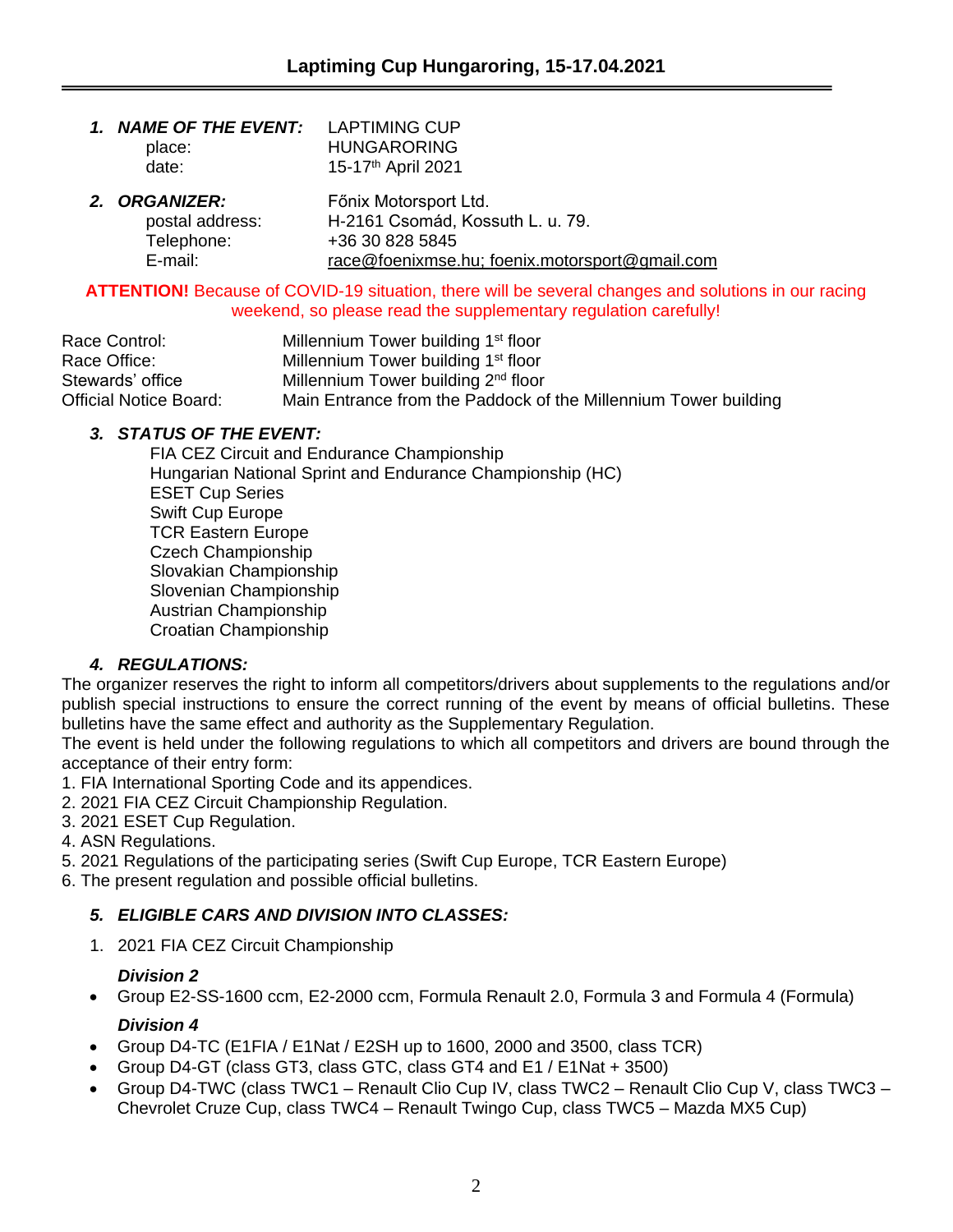*Division 5\**

- Group D5 (CN-3000 ccm, CN2 according FIA reg. (1620 ccm turbo), Radical cars -according to ERC 2013 up to 3500 inc. SR8, E2-SC-3000, Supersport KTM X-Bow, KTM X-bow, Praga R1, SCC-5000, LMP3, LMP2)
- 2. HC Touring cars Gr. N, A, F under 2000 ccm
- 3. HC Touring cars Gr. N, A, F above 2000 ccm
- 4. Swift Cup Europe
- 5. TCR Eastern Europe

*\*At the SPRINT races, Group D5 will run together with the field of Group D4-GT. The classification will be separate.*

# *6. APPLICATION FOR THE RACE*

All forms have to be filled and sent to the organizer.\*

*\*If someone already applied to ESET Cup Series – than there is no need to send a CEZ entry form to the organizer as well.*

The most important issues:

- Teams can apply for pit boxes and collective test tickets at the organizer of the racing weekend by email.
- Every team has to name a valid telephone number and e-mail address where our organization can reach the team (who can inform the drivers) – all communications will be done in these two channels.
- Teams of ESET Cup Series and TCR Eastern Europe have to do the administrative check and technical scrutineering according to the information of the ESET Cup Series promoter.
- At the administrative check only the team manager have to be at the scene and do the followings:
	- o show the original drivers' licences
	- o show the cars' passports,
	- o bring the original entry forms and scrutineering documents,
	- o bring the signed COVID-19 statements,
	- o and sign on.
	- $\circ$  He/she will get the tickets (6 pcs / racecar), car passes (2 pcs / racecar), transponders and test tickets for the whole team.
- All payment have to be done before by bank transfer. Invoices will be sent by e-mail during the racing weekend.
- Briefing will be held for one representative of each groups /series. Briefing notes will be sent to the registrated e-mail addresses, if any of the drivers / teams have question, they can ask by e-mail. The Clerk of the Course will answer the questions. The video of the briefing will be available online.
- For those series who do not have collective scrutineering, teams can book a time slot at the sign on (administrative check). Please bring the car's passport, the drivers' racing equipment and the filled and signed scrutineering document with you. Please arrive on time, so you do not need to wait.
- If a driver has to come up to the Stewards (Main Building,  $2^{nd}$  floor), we will inform the team manager by Whatsapp or Viber. He/she has to send the driver to the Stewards immediately.

# *7. COVID-19 RULES AND TRAVELLING DOCUMENTS*

*Due to the corona virus (COVID-19) situation and the valid restrictions and rules of the Hungarian Government the organizer informs the participants that the event will be CLOSED GATES event – it means that spectators, guests will be excluded. In extreme cases the event may be banned by the competent ministry. Any necessary information - regarding this situation - will be communicated to the competitors via registrated e-mail addresses.*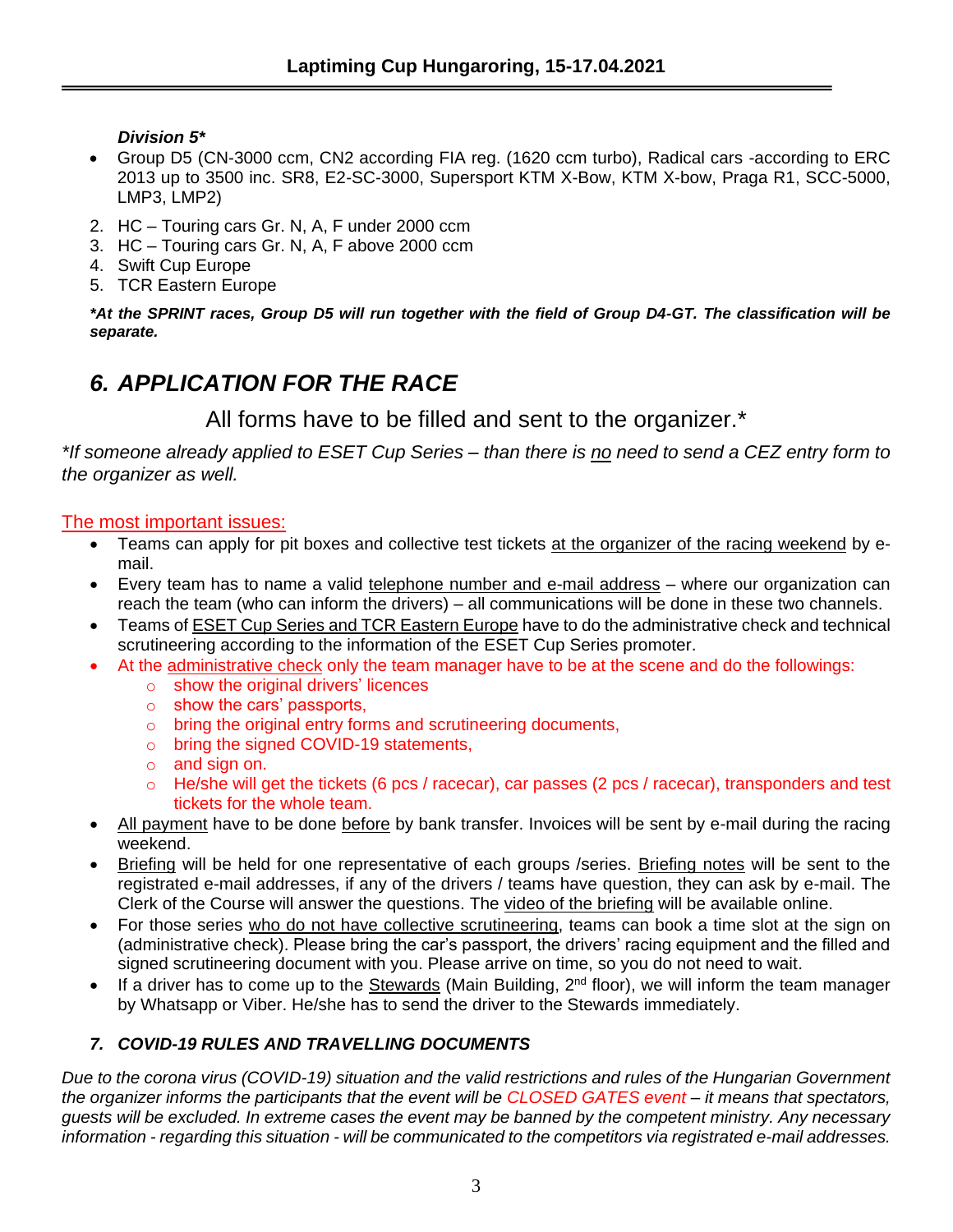- All actual COVID-19 rules and regulations will be sent by e-mail.
- All drivers, team members arriving to Hungary (except Hungarian citizens) have to fill, download and print necessary documents – available through the link we will provide after receiving the team's entry forms – which they need to show at the Hungarian borders.
- It is important, that PCR tests are not needed ONLY if someone arrives because of BUSINESS occasion to Hungary.
- If there will be any changes, we will keep the teams updated at the registrated e-mail addresses (but most probably this exception will not change, as it is vital for business).
- The COVID statement should be printed and signed by every team member, and the original versions have to be given at the administrative checks. Due to these filled and signed documents we will be able to let the participants enter the event and provide tickets for them.
- *8. CLOSING OF ENTRIES: 9th April 2021* (Friday) 24:00 o'clock

#### *9. ENTRY FEES:*

There will be two solutions for paying the entry fees. The first pre-paid entry fees are valid in case of an arrived bank transfer until 9<sup>th</sup> April. The second is the valid fee after that date.

#### **ALL COSTS HAVE TO BE PAID BY BANK TRANSFER.**

| D4-TC-1600, D4-TWC4, D4-TWC-5, D2-F4, D2-E2-SS-1600)                                                                      | 780 / 880 EURO / two races               |
|---------------------------------------------------------------------------------------------------------------------------|------------------------------------------|
| D4-TC-2000, D4-TWC1, D2-F3, D2-FR 2.0, D2-E2-2000)                                                                        | 880 / 980 EURO / two races               |
| D4-TC-3500, D4 GT (D4+3500, GT3, GTC, GT4), D5                                                                            | 1.060 / 1.180 EURO / two races           |
| FIA CEZ Circuit Endurance Championship:<br>D4-TC (-1600, -2000), D4-TWC<br>D4-TC-3500, D4 GT (D4+3500, GT3, GTC, GT4), D5 | 680 / 780 EURO / car<br>880/980 EURO/car |

Junior drivers of FIA CEZ evaluation (between 16 and 21 years) will get 50% discount from the above listed prices.

Junior drivers out of FIA CEZ evaluation (till 21 years) needs to pay fix **600 / 660 EURO / two races** (in all sprint categories).

The pre-paid fees are valid only if the amount will be paid by bank transfer **up to the closing of entry date** for the following bank account of Főnix Motorsport Ltd: **CIB Bank: HU07-10700653-66624558-50000005, Swift: CIBHHUHB**

**Please note the followings at the transfer:** name(s) of driver(s); category; sprint and/or endurance; junior, pit box x pcs, test ticket / daily ticket x pcs.

Entry fee will only be refunded if the event does not take place.

*10. INSURANCE:* including in the entry fee

#### *11. OFFICIALS:*

Chief Steward: Mr István Móni Hungary Sporting Stewards: Mr Attila Vinoczai Hungary

Chief Marshal: Mr Zsolt Szilágyi

Mr Dean Grbac Croatia Clerk of the Course: Mr Tamás Kocsik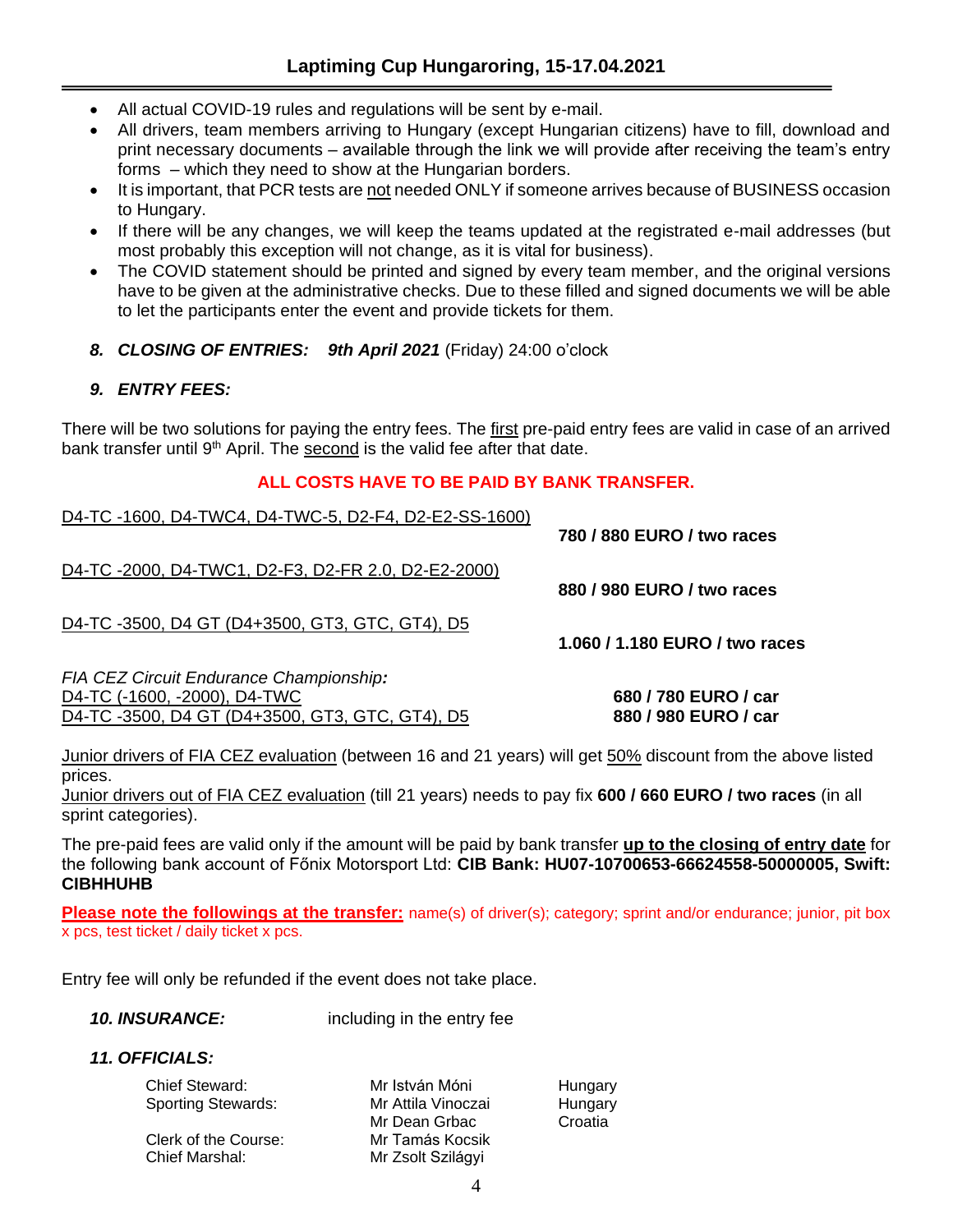| Secretary of the meeting:     | Ms Mónika Bitera                           |                |  |  |
|-------------------------------|--------------------------------------------|----------------|--|--|
| Technical delegate:           | Mr Zsolt Perjési                           |                |  |  |
| Technical delegate FIA CEZ    | Mr Richard Kral                            | Czech Republic |  |  |
| <b>Chief Scrutineer:</b>      | Mr Gábor Vörös                             |                |  |  |
| <b>Chief Timekeeper:</b>      | Mr Lajos Boros                             |                |  |  |
| <b>Chief Medical Officer:</b> | Mr Zsigmond Göndöcs MD                     |                |  |  |
| <b>Chief Course Safety:</b>   | Mr István Turi (Special Transport Ltd.)    |                |  |  |
| Chief Press and Media:        | Mr János Vida                              |                |  |  |
| Drivers' representative       | Ms Anita Bálint-Dobozi (+36 30 / 828 5845) |                |  |  |

#### *12. PRELIMINARY TIME SCHEDULE OF THE EVENT:*

You can find the detailed time schedule of the event at Attachment Nr. 1.

15nd April 2021

Administrative check (sign on) and technical scrutineering

Series representatives briefing

Drivers briefing – briefing notes and video link will be sent by email till 4 pm 16th April 2021

1<sup>st</sup> Free practice for TCR Eastern Europe

1<sup>st</sup> Qualifyings for all classes

- 1<sup>st</sup> Races for all classes, except Twingo Cup and TCR Eastern Europe
- 17th April 2021

1<sup>st</sup> Races for the rest of the classes

2<sup>nd</sup> Qualifying for HC+2000, GT, TC-3500, ESET CUP GT field

2<sup>nd</sup> Races for all classes

3<sup>rd</sup> Race for Swift Cup Europe

Endurance race (1h)

#### *13. ADMINISTRATIVE CHECK – SIGN ON***:**

*NOTE: ONLY 1 TEAM REPRESENTATIVE CAN TAKE PART IN IT! Please bring all drivers' licences, cars' passports and needed documents!*

#### **15th April 2021 (Thursday)**

08:30 – 10:30 FIA Zone D4-TC, D4-TWC 10:30 – 11:30 FIA Zone D2 (Formula cars) 12:00 – 13:00 FIA Zone D4-GT, D5 13:30 – 15:00 Swift Cup Europe, LCEE

#### *14. TECHNICAL SCRUTINEERING***:**

**15th April 2021 (Thursday)**

Pit Nr. 0

according to the booked time slot at the administrative check

*Please make sure that the racing equipment of the driver(s) will be in the cars, and the scrutineering document will be prepared and signed. Please help the work of the scrutineers to have a quick check!*

*15. DRIVERS BRIEFING –* According to the corona-virus situation, the organizer would like to avoid to have many people in one closed area, so it will not be a usual drivers briefing. A video will be published, and briefing notes will be sent to the given e-mail address, every team managers have to confirm to receive that, and have to make sure that their drivers watched, read und understood that. Questions can be sent to our COC by e-mail.

Time: 15th April 2021 **till 16:00**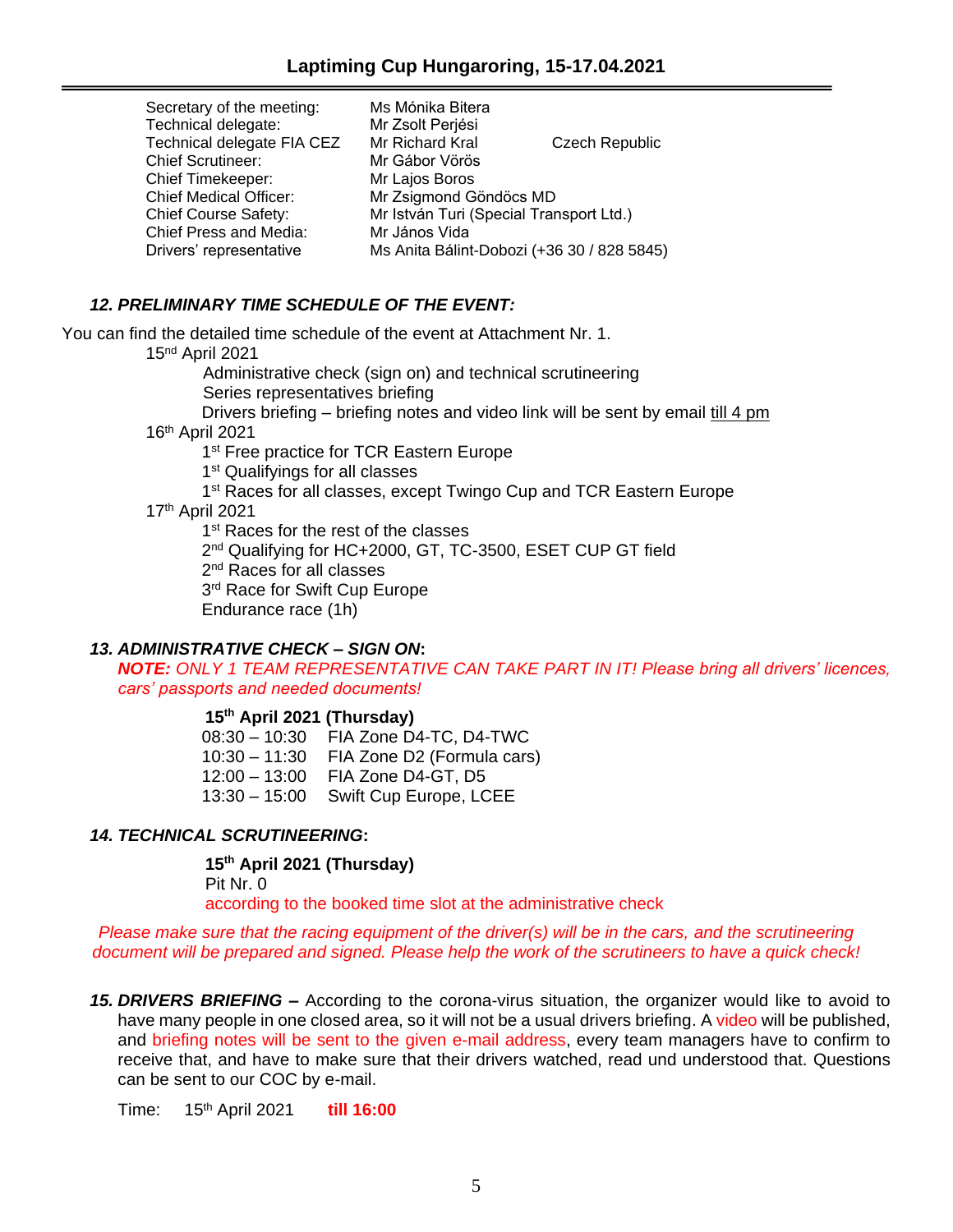*Additionally a personal briefing will be held for reduced number of people. We chose 1-1 person who represents each series / groups. They will have a briefing on Thursday at 18:15. They will have a chance to discuss the details of track limit rules, and clarify each series' specialties.*

*16. LENGTH OF RACES: (without warm up lap)*

The length of each sprint race is *25 minutes.* The length of the endurance race is *1 hour*.

### *17. PIT GARAGE AND PADDOCK RENTING:*

The teams have to apply for boxes at the entry procedure by e-mail. The organizer has its right to make the layout.

**If you do not apply for boxes please inform us how wide (in metres) paddock space you need. (the paddock is 16,5 metres deep).** The renting of paddock places are free of charge.

*The renting fee for 1 pit garage for the whole racing weekend costs 360 € + 27% VAT.* The amount is payable to the organizer by bank transfer. Keys will be handed over upon a deposit of 100 €, in case of defect in the box, the deposit will not be returned. Competitors must pay for the damage caused to the boxes of Főnix Motorsport.

If a team would not like to rent a box, they have to park at the paddock

The teams will be allowed to **enter the track** from **14th April (Wednesday) between 3 pm and 7 pm**. (If a team will not arrive till 7 pm, they have to stay at the mail entrance, and they can enter only **next morning, from 7 am** – by the leading of the paddock official!) The box keys can be get from the paddock official *(+36 30 828 5845)* on the spot, against the deposit – at the end of the weekend, the keys have to be given at the Race Office. All the teams with all vehicles have to leave the pit boxes latest Saturday 10 pm, and all paddock areas latest Sunday 8 am. **Drilling the asphalt is prohibited** at the paddocks!

#### *18. PAID COLLECTIVE TEST*:

Before the event, the organizer gives possibility for paid collective test on **Thursday 15th April 2021** between 08:30 and 18:00, and 1 session for Touring cars -2000, Touring cars +2000 and Formula cars on **Friday morning** from 8:00. These practice sessions are not part of the racing weekend.

Each run lasts **30 minutes**, the preliminary time schedule for paid collective test can be found at the official actual time schedule (Attachment Nr. 1.).

#### **The price of a practice session: 120 € + 27% VAT**

**Daily tickets: 220 € + 27% VAT / Formula car**, and **390 € + 27% VAT / Touring car**

(7 session planned for Touring cars, 3 session for Formula cars). Tickets have to be paid by bank transfer.

There will be maximum 35 cars on the track at the same time. The momentary number of participants will not exceed, the marshals are checking it continuously. The pit exit marshal gives the permission to enter the track in the sequence of arriving.

#### *19. OTHER INFORMATION:*

#### *1. CIRCUIT***:**

All races and practices will take place on the Hungaroring circuit (Mogyoród, Hungary). The length of track is 4.381 meters. Obligatory direction on the track is clockwise.

#### *2. PRACTICE***:**

The use of the circuit outside the official practice times is prohibited and will lead to immediate exclusion from the event.

#### *3. QUALIFICATIONS***:**

Qualification for taking part of the FIA CEZ races is amended 130% of the best lap time in each races.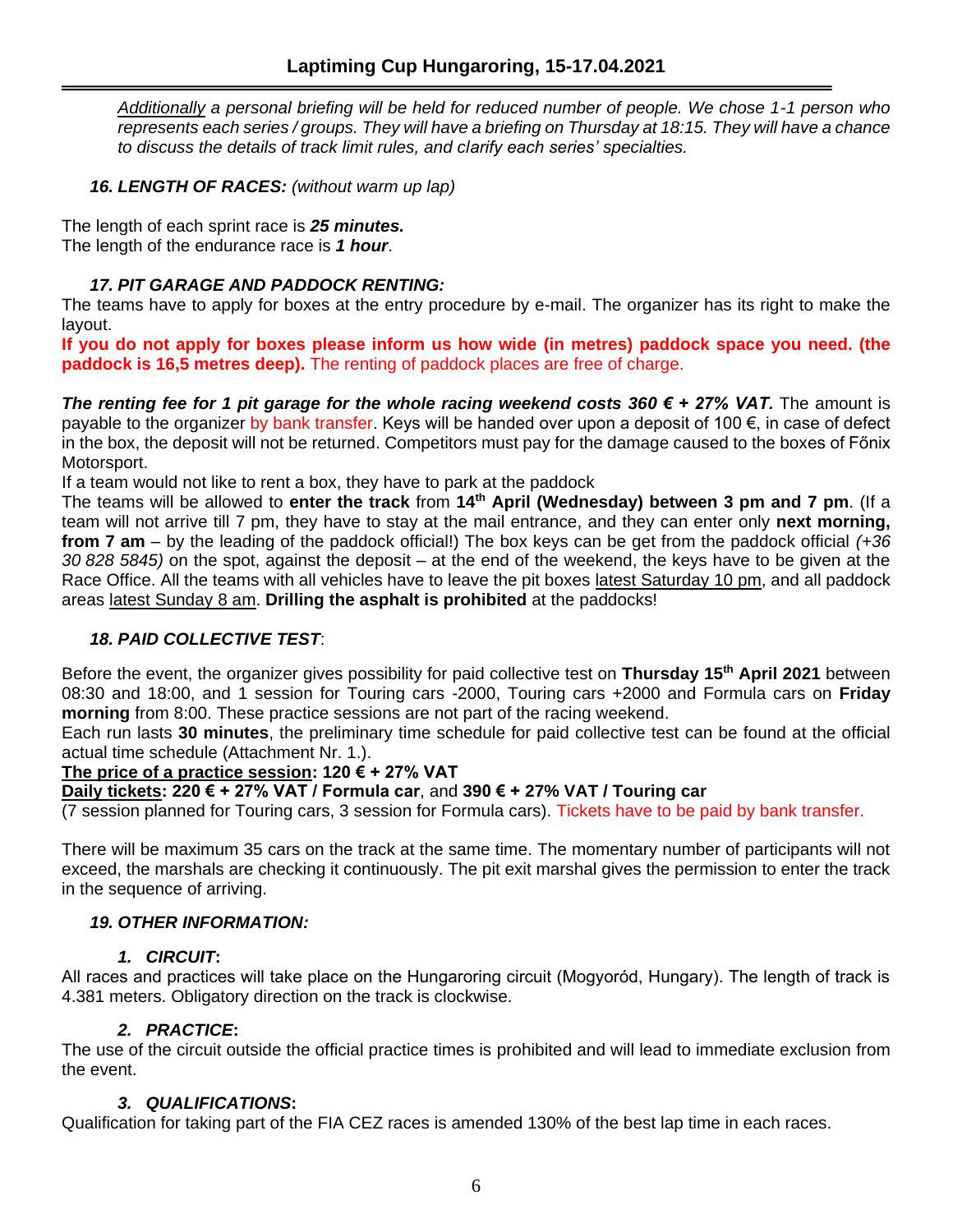# *4. RESULTS***:**

Results will be published on the official notice board after each practice/race session. Final printed results can be picked-up in the Race Office after the protest time has expired. But we prefer to have the downloaded version to avoid unnecessary personal contacts at the race office. The page will be published at the website.

# *5. PARC FERMÉ:*

At the Parc Fermé area, next to the Main Building. The cars must remain in the Parc Fermé from the end of the race until released by the Stewards. During that time, no work may be carried out on the cars unless instructed by the scrutineers.

# *6. PRIZE GIVING CEREMONY:*

Price giving ceremonies will be held on the podium after each race. Wearing a mask during the stay in the building is obligatory – the organizer provides masks for the awarded drivers.

# *7. PROTEST:*

Protest must be lodged in accordance with ISC. The time to submit a protest is maximum 30 minutes after the preliminary results were published. The amount is 150.000 HUF for general and 100.000 HUF for technical protest.

# *8. PETROL STATION***:**

During the racing weekend, the MOL petrol station stands at disposal at the main entrance for the participants. For the endurance race, a refuelling area will be allocated for those drivers whose cars have standard tank the exact place will be published at the drivers' briefing.

# *9. STARTING GRID AND START:*

The eligible cars will be lined up for the start according to the official results recorded during the qualifying. The starting grid will be posted on the official notice board.

The start of the endurance race is rolling start.

According to the FIA CEZ regulations, D4 will have rolling start at the sprint races. D5 will start with the D4 field but with separate grid. The sequence will be defined according to HIS qualifying results, and will be evaluated separately.

The start of the HC/FIA Formula CEZ sprint races are standing starts.

For standing start the grid 1 by 1 staggered format on original painted grid, pole: left.

For rolling start the grid 2 by 2, pole on the right side.

# *10. ADVERTISING***:**

All matters concerning the advertising are conformed to the relevant articles of the national and international regulations.

Promoter will strictly demand the accomplishment of the ISC and NSC Regulations in respect of the cars and area advertising.

Organizer's obligatorily advertising (at left and right mudguards – maximum 40x15 cm each) can be refused, it costs 20.000 HUF / each, and has to be paid at the administrative check at the race office.

# *11. PADDOCK*

At the **paddock**, Parking is prohibited for trailers. They can park next to the Off-road Park, at the grassy area. Behind the boxes – only clean transport vehicles can park. The **safety road** must be always free. If anyone stops at this area, the organizer has the right to move the car away.

# **Attention! People just over 16 years can enter the pit lane!**

The parking tickets will be **checked** after all the administrative checks, from 10 am at 16th April 2021 by the security personals.

# *12. CATERING AT THE CIRCUIT*

The local restaurant – according to the valid COVID-19 rules is not allowed to be open for public. They can provide lunch for any teams, but ONLY pre-ordered menu and for take-away. Please contact the restaurant directly on [zsofi@polepositionbistro.hu.](mailto:zsofi@polepositionbistro.hu) Deadline for ordering: 12<sup>th</sup> April.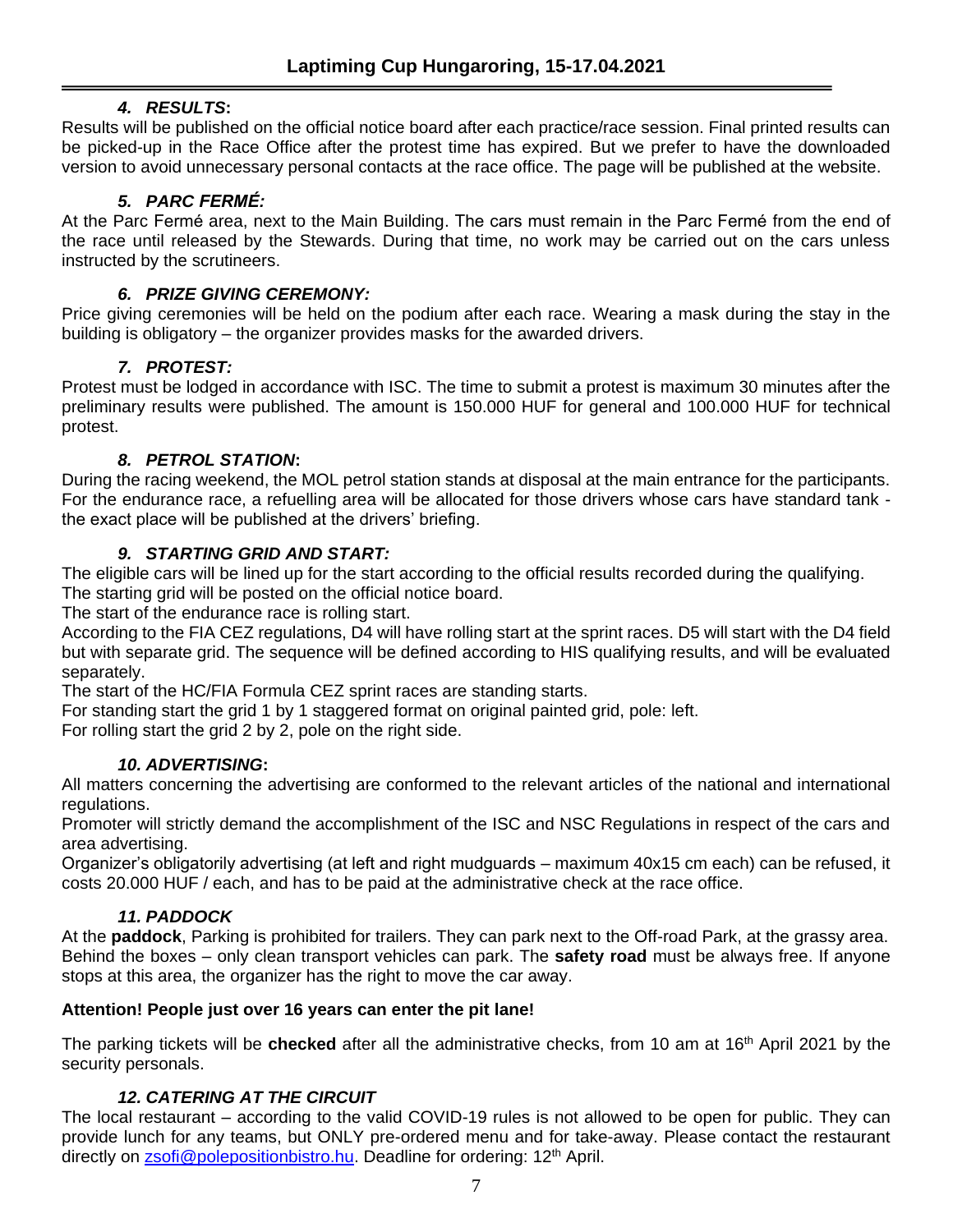# *13. SPECIAL PENALTY:*

During qualifying practices and races, gaining advantage by **leaving the track with all 4 wheels** will be **penalized** according to the reports of the **judges of fact**. The white lines defining the track edges are considered to be part of the track but the kerbs are not. During qualifying practices, the penalties will be imposed by the Clerk of the Course. During races the penalties will be imposed by the Stewards of the Meeting. **During qualifyings**, the laptime of the lap in which the infringement occurred will be deleted. **During races**, after the first infringement, the black and white flag divided diagonally will be shown to the driver.

Afterwards, if a second infringement occurs, the driver will receive a penalty of 2 seconds added to his elapsed race time. Any further infringement will be penalized by the penalty of additional 5 seconds added to the elapsed race time. Note: If the infringements continue to take place, the driver may be shown the **black flag**. The penalties and all other information will be mentioned on the official time monitors.

#### *14. JUDGES OF FACT:*

The judges of fact will be situated in the following turns: T4, T6-7, T11, T12 and also one person for speed monitoring at the pitlane. The names will be published at Bulletin Nr. 1.

#### *15. ONLINE RESULTS AND LIVETIMING*

The results of qualifyings and races can be downloaded at the following link: <https://chronomoto.hu/en/category/car/circuit-racing/> Livetiming: <https://live.chronomoto.hu/hungaroring>

#### *20. AUTHORIZATION:*

The regulations have been agreed by MNASZ on K-0190/2021.04.01

24<sup>th</sup> March 2021, Fót / Hungary

*Mrs. Adrienn Walterné Dancsó* Főnix Motorsport **Organizer** 

Mr. István Gáspár

Head of the Hungarian Circuit Committee